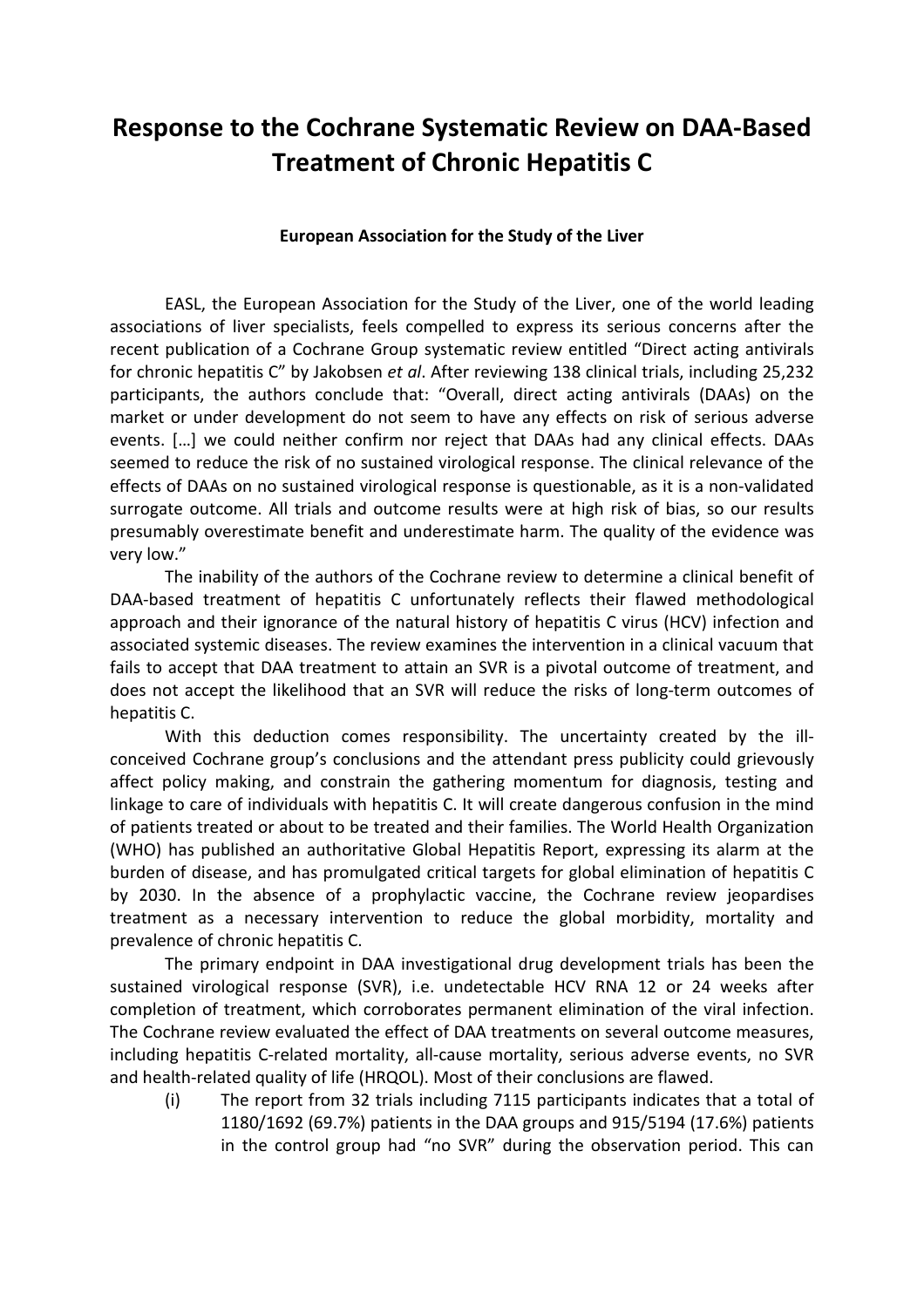only be an error as the authors deduce that meta-analysis showed that DAAs "seemed to reduce the risk of no SVR (risk ratio=0.44, p <0.00001) […]".

- (ii) It is inappropriate to have pooled the data to include 57 trials that included drugs that have been withdrawn or discontinued. These are experimental drugs that have been discarded for lack of safety or inferior efficacy and that have been superseded by more effective and safer drugs, making the review dated and ignorant of current clinical decisions and guidelines in the context of a rapidly progressing field. Including treatments that are not or no longer used, and/or overly heterogeneous introduces a bias in the meta-analysis.
- (iii) From 43 trials involving 15,817 patients, the authors report serious adverse events (SAEs) in 2.7% of DAA-treated patients *versus* 5.5% in the control group during the observation period. They conclude that there is no firm evidence that DAAs reduce risk of SAEs. However, the terminology is clouded as the authors fail to clearly indicate whether they consider drug-related SAEs or clinical SAEs, i.e. clinical events resulting from the natural history of HCV infection which would happen months to years after the period of observation of the clinical trials.
- (iv) The HRQOL analysis has missed many recent studies. Several systematic reviews have been performed which have shown significant improvement in quality of life parameters with DAA therapy. The results show improvement over interferon and ribavirin-based treatments and are an encouraging aspect of an SVR with chronic hepatitis C, that further support the use of the SVR as surrogate. Very detailed and comprehensive analyses have been compiled before, during and after treatment objectively demonstrating improved patient-reported outcomes.
- (v) The major weakness of the Cochrane review is that results are only assessed at "maximum follow-up". These are of course short-term results for a disease with a long clinically latent period. A meta-analysis should only evaluate the primary endpoint selected by the clinical studies. The trials were not designed or powered to capture long-term outcomes such as hepatitis C-related morbidity or all-cause mortality, but to establish whether infection, reflected by persistent viremia, could be safely and effectively terminated.

The risk of clinical liver outcomes increases with aging and duration of disease. It is the result of chronic production of viral antigens during ongoing infection which incite host immune responses. The resulting hepatic inflammation in turn triggers fibrogenesis, the basis of liver disease progression towards aggravating fibrosis, cirrhosis and, ultimately, decompensated cirrhosis and hepatocellular carcinoma. The harmful effects of chronic hepatitis C take years to develop in patients that generally remain asymptomatic for long periods of time. Thus, although there is variation in rates of progression of fibrosis, early disease does not indemnify an individual from subsequent progressive disease, that can be accelerated by various cofactors and comorbidities. The authors of the Cochrane review have unfortunately not considered the possibility, the necessity and feasibility of arresting progression of early stage disease to more advanced fibrosis, cirrhosis, decompensated cirrhosis, or the ultimate development of HCC.

Achieving SVR, i.e. eliminating the infection, removes the trigger, thereby halting or considerably slowing the progression of liver disease. Terminating active infection also alters the natural history of a number of HCV-induced extrahepatic morbidities, such as diabetes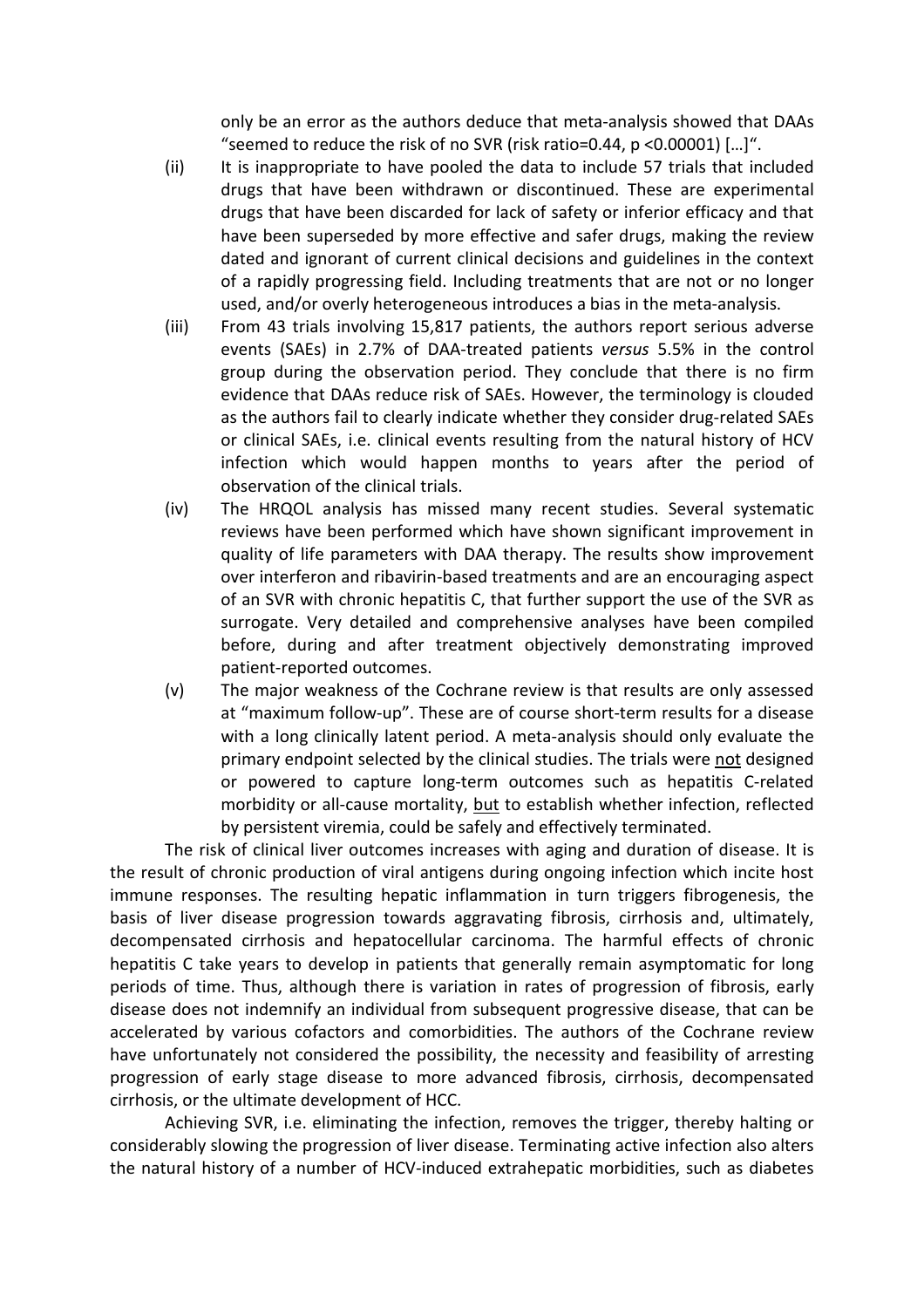and renal insufficiency. This has been clearly demonstrated by long-term follow-up studies in patients with chronic hepatitis C cured of their persistent infection during the interferon era. An SVR is associated with normalization of serum aminotransferases and improvement or disappearance of liver necroinflammation and fibrosis in patients without cirrhosis. Hepatic fibrosis generally regresses and the risk of complications such as hepatic failure and portal hypertension is reduced in patients with severe liver disease. Recent data showed that the risk of HCC and all-cause mortality is significantly reduced (although not eliminated to zero) in patients with cirrhosis who clear HCV compared to untreated patients and non-sustained virological responders. For the first time, DAAs have allowed patients with decompensated cirrhosis access to anti-HCV therapy, improving their liver function and reducing the indications for liver transplantation in a large proportion of cases, with a major impact on transplant programs already evident. Moreover, the possibility to treat patients after solid organ transplantation with high infection cure rates has opened the door to the use of HCVpositive grafts, increasing transplantation rates, reducing on-list mortality and containing healthcare costs for management of patients on the transplant waiting list.

National and international regulatory authorities have accepted the primary endpoint of an SVR and demonstrable safety as evidence for DAA licencing. Because the complications of chronic hepatitis C take years to occur, depending on the stage of liver disease, and clinical trials with new DAAs with SVR as main endpoint last only a few months, the benefits in terms of clinical outcomes of achieving an SVR cannot be measured in these trials. The Cochrane group's conclusion is therefore illogical and inappropriate, as it fails to respect the methodology this organization has developed. The Cochrane review also ignores the opportunity of reducing the risk of transmission from viremic individuals, particularly in highrisk groups. Overall, the Cochrane review displays a lack of understanding of hepatitis C and drug development in the context of a transmissible infectious disease with a long natural history.

The Cochrane review authors' conclusion that "randomised clinical trials assessing direct effects of DAA are needed" suggests an ethical anathema of leaving patients untreated to accrue increasing hepatic fibrosis, in the face of treatments that are likely to arrest viral replication in the overwhelming majority. This conclusion evokes memories of the infamous Tuskegee study conducted by the United States Public Health Service, in which patients with syphilis were left untreated to observe the natural history even after advent of and proven efficacy of penicillin. This unethical approach is unacceptable in a context where: (i) the HCV treatment landscape has markedly altered with the introduction of DAA-based regimens which in both clinical trials and real-world data have shown remarkable SVR (i.e. infection cure) rates in treatment-naïve and -experienced patients with or without cirrhosis across all genotypes; (ii) modelling has clearly demonstrated the benefits of DAA-based therapies in reducing long-term hepatitis C-related morbidity and mortality as compared to no treatment (individual benefit) and reducing HCV transmission (collective benefit).

In summary, to arrive at such a flawed conclusion reflects the squandering of a vast amount of considerable time-consuming endeavour and significant public funding. The premise of the Cochrane review will be viewed as so egregiously mistaken that the conclusions will rightly be disregarded. As the findings do not assist or advance the field, they will not be pertinent to clinical decision making or guidelines.

EASL will continue to emphasize and reinforce the fight against HCV and to lend its support to the international efforts aimed at eliminating HCV, a major aetiology of severe liver and extra-hepatic diseases, complications and related mortality, by 2030. There is no